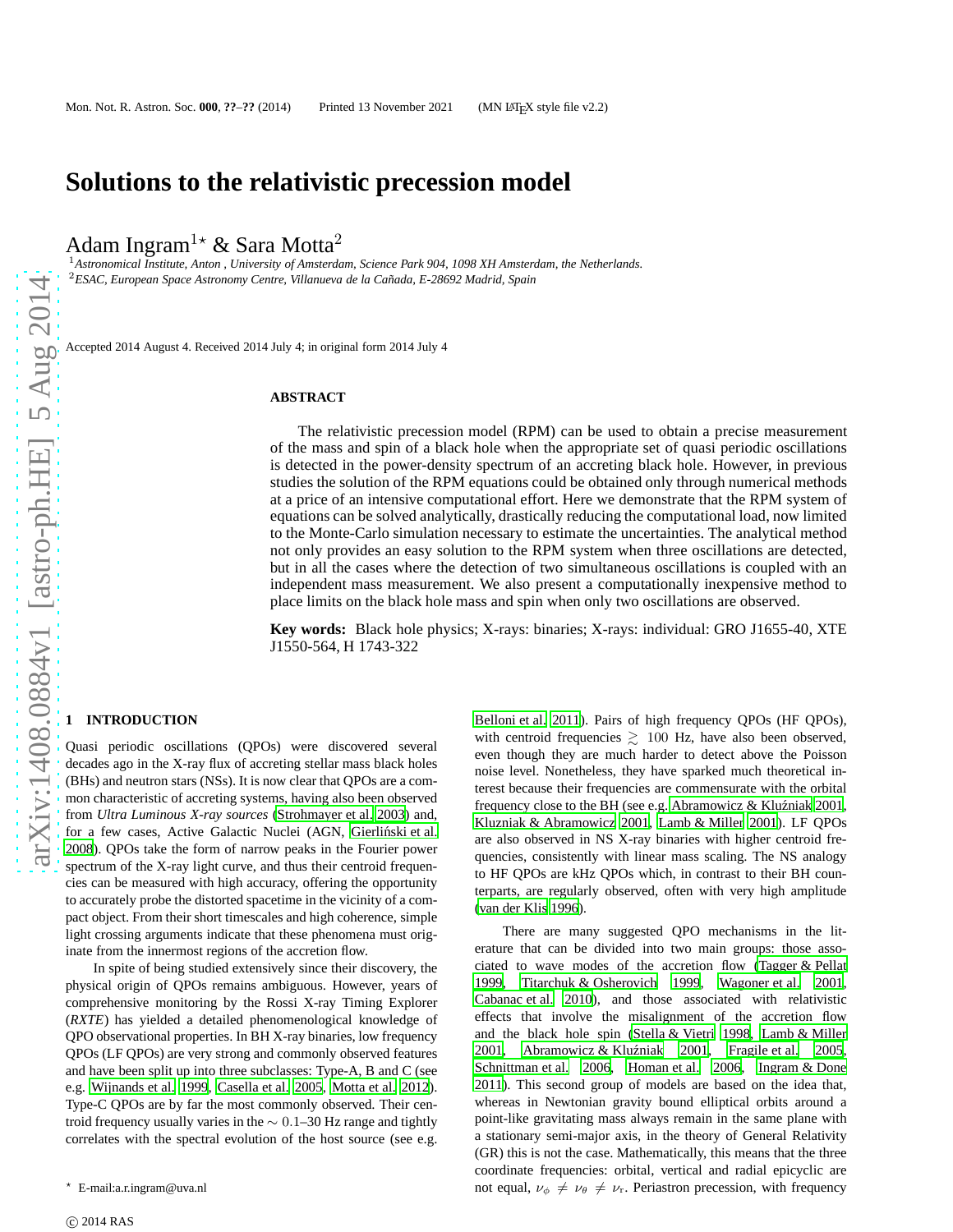$\nu_{\text{per}} = \nu_{\phi} - \nu_{\text{r}}$  is a precession of an elliptical orbit's semi-major axis. Nodal (Lense-Thirring) precession, which occurs only for orbits out of the equatorial plane of a spinning gravitating mass, is a precession of the orbit's spin axis around the spin axis of the gravitating mass. This has a frequency  $\nu_{\text{nod}} = \nu_{\phi} - \nu_{\theta}$ . All of these frequencies depend only on the radius of the orbit,  $r$ , and the mass, M, and dimensionless spin parameter,  $-1 < a < 1$ , of the gravitating mass.

In the relativistic precession model (RPM) proposed by [Stella & Vietri 1998](#page-5-8), the Type-C QPO originates from nodal precession, the lower HF QPO from periastron precession and the upper HF QPO from orbital motion, with all three signals originating from one characteristic radius, r. The inward movement of this radius can then explain the observed co-evolution of the three QPOs to higher frequencies (e.g. [Stella et al. 1999](#page-5-10)). This model has been applied with mixed success to NSs [\(Stella & Vietri 1999;](#page-5-11) [Ingram & Done 2010;](#page-4-9) [Altamirano et al. 2012\)](#page-4-10), but appears to work very well for BHs. In particular, Motta et al. (2014; hereafter M14) considered an observation of GRO 1655-40 in which the presence of three simultaneously observed QPOs leaves three equations and three unknowns. They were thus able to solve the equations of the RPM to obtain values of  $r$ ,  $a$  and  $M$ . Encouragingly, they found that the mass measured in this way agrees very well with the dynamical mass measurement for this source [\(Beer & Podsiadlowski](#page-4-11) [2002\)](#page-4-11). Unfortunately, the simultaneous occurrence of the three QPOs relevant for the RPM is extremely rare and so it is not possible to simply apply this technique to every BH. However, a spin measurement can be achieved also in the case where the mass of the BH is known and two simultaneous QPOs are detected, as suggested by Motta et al (2014a; hereafter M14a).

In previous studies, the equations of the RPM have been solved numerically in a very computationally intensive manner (M14; M14a; [Bambi et al. 2014](#page-4-12); [Stefanov 2014](#page-5-12)), resulting from a belief that the equations cannot be solved analytically. Here, we present an analytic solution for the case where three QPOs are detected. We also present simple methods to solve for all occurrences where two QPO detections are combined with a mass measurement. Although we could not find an entirely analytic solution for the latter case, our method is far quicker than all previously used methods. In addition we consider a method to place tight limits on system parameters with only two QPOs and no mass measurement.

#### <span id="page-1-5"></span>**2 SOLVING THE SYSTEM WITH THREE QPOS**

In the case of a test mass orbiting a spinning BH in a plane slightly perturbed from equatorial, it can be shown that, in Kerr metric [\(Bardeen et al. 1972](#page-4-13); [Merloni et al. 1999](#page-5-13)), the orbital, periastron precession and nodal precession frequencies are given by:

<span id="page-1-0"></span>
$$
\nu_{\phi} = \pm \frac{\beta}{M} \frac{1}{r^{3/2} \pm a} \tag{1}
$$

$$
\nu_{\text{per}} = \nu_{\phi} \left[ 1 - \sqrt{1 - \frac{6}{r} \pm \frac{8a}{r^{3/2}} - \frac{3a^2}{r^2}} \right] \tag{2}
$$

$$
\nu_{\text{nod}} = \nu_{\phi} \left[ 1 - \sqrt{1 \mp \frac{4a}{r^{3/2}} + \frac{3a^2}{r^2}} \right],
$$
\n(3)

where  $M$  is BH mass in units of solar masses,  $r$  is radius in units of  $R_g = G M M_{\odot}/c^2$ , a is the dimensionless spin parameter and  $\beta = c^3/(2\pi G M_{\odot}) = 3.237 \times 10^4$  Hz. In all equations, the top

sign refers to prograde spin (i.e. orbital motion is in the same direction as BH spin) and the bottom sign refers to retrograde spin. Since no stable orbits exist inside of the innermost stable circular orbit (ISCO), we can set the extra condition  $r > r_{\text{ISCO}}$ . The radius  $r_{\rm ISCO}$  depends monotonically on the spin (see [Bardeen et al. 1972;](#page-4-13) M14), ranging from  $9 > r_{\text{ISCO}} > 1$  for  $-1 < a < 1$  and taking the value  $r_{\text{ISCO}} = 6$  for  $a = 0$ .

In the RPM,  $\nu_{\text{LF}} = |\nu_{\text{nod}}|$ ,  $\nu_l = |\nu_{\text{per}}|$  and  $\nu_{\text{u}} = |\nu_{\phi}|$ , where  $\nu$ <sub>LF</sub>,  $\nu$ <sub>1</sub> and  $\nu$ <sub>u</sub> are respectively the measured Type-C, lower HF and upper HF QPO frequencies (M14). The equations of the RPM depend on the mass and the spin of the compact object, on the radius at which the frequencies are produced and on the frequencies themselves. If we have measurements of all three QPO frequencies simultaneously, we can solve for the three remaining unknowns (mass, spin and emission radius), assuming that all the frequencies are associated with the same radius.

We see that the mass is explicitly contained only in equation [1](#page-1-0) and so the equations for  $\nu_{\text{per}}$  and  $\nu_{\text{nod}}$  form a system of two simultaneous equations which we can solve to get  $r$  and  $a$  before calculating  $M$  from equation [1.](#page-1-0) Re-arranging equations [2](#page-1-0) and [3](#page-1-0) gives:

<span id="page-1-1"></span>
$$
\Gamma \equiv \left(1 - \frac{\nu_{\rm per}}{\nu_{\phi}}\right)^2 = 1 - \frac{6}{r} \pm \frac{8a}{r^{3/2}} - \frac{3a^2}{r^2} \tag{4}
$$

$$
\Delta \equiv \left(1 - \frac{\nu_{\text{nod}}}{\nu_{\phi}}\right)^2 = 1 \mp \frac{4a}{r^{3/2}} + \frac{3a^2}{r^2}.
$$
 (5)

For  $r > r_{\text{ISCO}}$ , these constants obey  $0 < \Delta < 1$ ,  $0 < \Gamma < 1$ , and  $\Delta > \Gamma$ . Adding together equations [4](#page-1-1) and [5](#page-1-1) gives a in terms of r:

<span id="page-1-2"></span>
$$
a = \pm \frac{r^{3/2}}{4} \left[ \Delta + \Gamma - 2 + \frac{6}{r} \right].
$$
 (6)

Taking twice equation [5](#page-1-1) and adding it to [4](#page-1-1) gives:

<span id="page-1-3"></span>
$$
3 - 2\Delta - \Gamma - \frac{6}{r} + \frac{3a^2}{r^2} = 0.
$$
 (7)

Substituting equation [6](#page-1-2) into [7](#page-1-3) and re-arranging (including multiplying by  $r$ ) gives a quadratic in  $r$ :

$$
\frac{3}{4}(\Delta + \Gamma - 2)^2 r^2 + (\Delta + 5\Gamma - 6)r + 3 = 0,
$$
\n(8)

which can be solved using the quadratic formula. After rearranging, this gives the solution for  $r$ ,

<span id="page-1-4"></span>
$$
r = \frac{2}{3} \frac{6 - \Delta - 5\Gamma + 2\sqrt{2(\Delta - \Gamma)(3 - \Delta - 2\Gamma)}}{(\Delta + \Gamma - 2)^2}.
$$
 (9)

From this, the spin can be determined from equation [6](#page-1-2) and the mass by re-arranging equation [1.](#page-1-0)

Note that there is a degeneracy between pro-grade and retrograde spin: although there are two solutions to the quadratic in  $r$ , the alternate solution with a minus sign before the determinant is a solution to the set of equations [4](#page-1-1) and [5,](#page-1-1) but *not* to the set of equations [2](#page-1-0) and [3;](#page-1-0) which are the equations we actually want to solve for. The solutions for mass and radius are identical with the spin being  $\pm$  the value derived assuming prograde motion. This means we can derive r, M and |a| assuming prograde spin, but we do not know if the spin is prograde or retrograde. This degeneracy can be broken by measuring the highest frequency reached by the Type-C QPO: if it extends to within the ISCO for  $a = -|a|$ , we can assume prograde spin.

Since these solutions for  $r$ ,  $a$  and  $M$  are all differentiable, it would in principle possible to apply the standard error propagation to determine uncertainties. However, these solution are non linear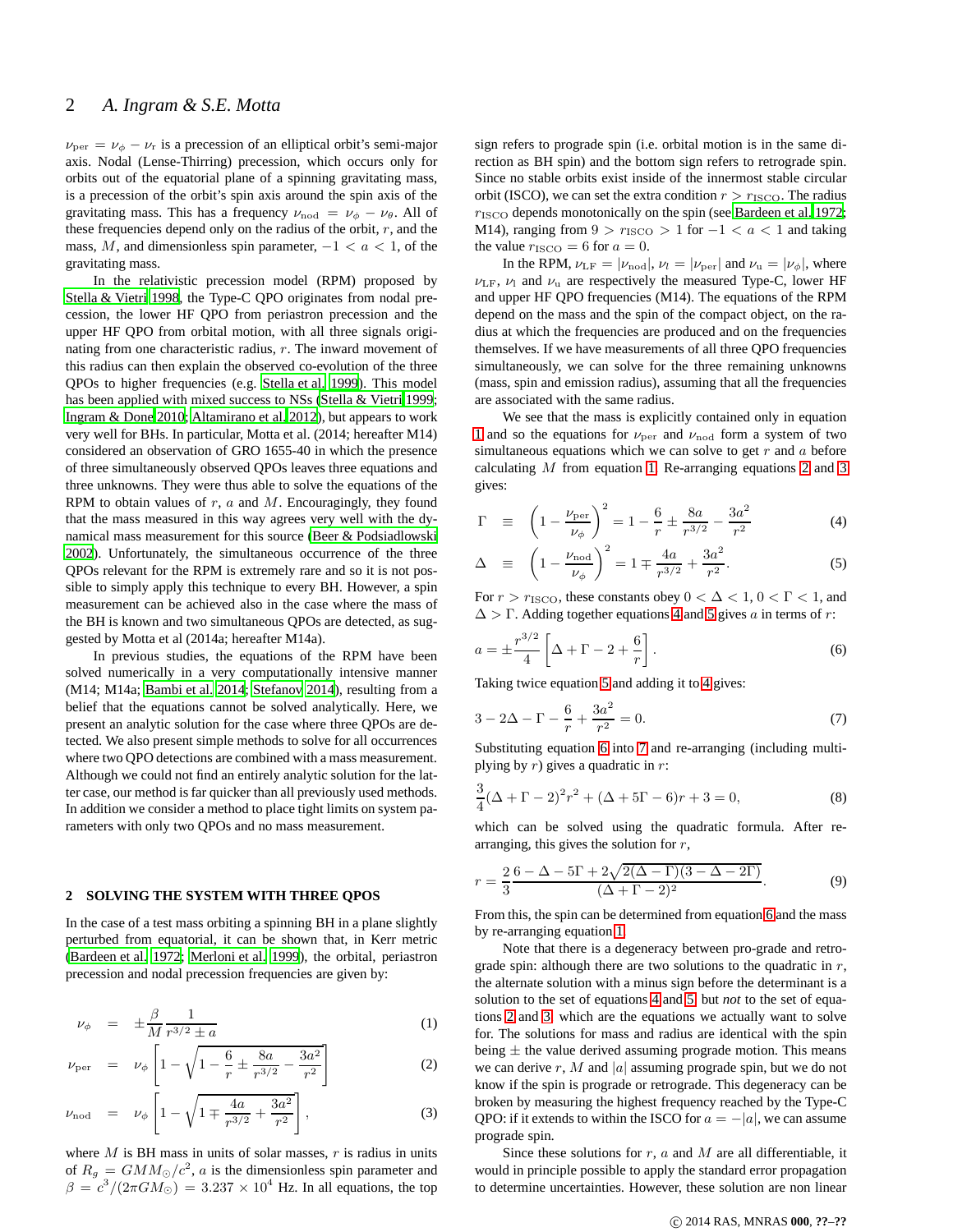functions of  $r$ ,  $a$  and  $M$ , therefore the standard error propagation formula is not appropriate. Nevertheless, error estimates can be obtained through a Monte-Carlo simulation following the method outlined in M14. For each step, values for  $\nu_{\text{nod}}$ ,  $\nu_{\text{per}}$  and  $\nu_{\phi}$  are chosen from Gaussian distributions with mean  $\nu$ <sub>LF</sub>,  $\nu$ <sub>l</sub> and  $\nu$ <sub>u</sub>, respectively, and standard deviation  $d\nu_{\text{LF}}$ ,  $d\nu_{\text{l}}$  and  $d\nu_{\text{u}}$ , respectively. Solutions for  $r$ ,  $a$  and  $M$  can then be obtained analytically for each step. The mean and standard deviation for each of these three quantities then give the measurement and error. This process was very time consuming for the cases of M14 since at each step the RPM equations were solved numerically, but is very fast using the analytic formulae presented here. Of course, applying this method to the three QPOs found in GRO J1655-40, we obtained the same solution of the RPM presented in M14 (see Tab. [1\)](#page-7-0).

#### **3 SOLVING THE SYSTEM WITH TWO QPOS AND A MASS MEASUREMENT**

Detection of three simultaneous QPOs is very rare for a BH. In fact, the case of GRO J1655-40 considered by M14 is so far the only reported occurrence. There are, however, detections of two simultaneous QPOs in objects which have a reliable dynamical mass measurement. This is the case for XTE J1550-564, which displays simultaneously a Type-C LF QPO and a lower HF QPO (M14a). Here, we present computationally inexpensive solutions for detections of all three possible combinations of two simultaneous QPOs coupled with a mass measurement.

#### <span id="page-2-2"></span>**3.1**  $\nu_{\text{per}}$  **is the unknown**

In the case where we have no measurement of  $\nu_{\text{per}}$ , our three unknowns are a, r and  $\nu_{\text{per}}$ , while M,  $\nu_{\text{nod}}$  and  $\nu_{\phi}$  are known. We can express the spin as a function of only one unknown  $(r)$  by rearranging equation [1](#page-1-0) to get:

<span id="page-2-0"></span>
$$
a = \Theta \mp r^{3/2},\tag{10}
$$

where  $\Theta \equiv \beta / (\nu_{\phi} M)$ . Combining this with equation [5](#page-1-1) gives:

$$
3r3 + (5 - \Delta)r2 \mp 6\Theta r3/2 \mp 4\Theta r1/2 + 3\Theta2 = 0.
$$
 (11)

Using the substitution  $r = x^2$  leaves us with a 6<sup>th</sup> order polynomial:

<span id="page-2-1"></span>
$$
3x^{6} + (5 - \Delta)x^{4} \mp 6\Theta x^{3} \mp 4\Theta x + 3\Theta^{2} = 0.
$$
 (12)

Unfortunately, we were unable to find an analytic solution to this equation, but since it is a polynomial, all the roots can be found using Laguerre's method. We find all six complex roots using the code ZROOTS [\(Press et al. 1992\)](#page-5-14) and find that, for all parameter combinations trialled, there is only one real root for  $x$  (and therefore for  $r$ ; i.e. the other five roots are always complex). The spin can then be calculated from equation [10.](#page-2-0) We stress that the process of solving equation [12](#page-2-1) using Laguerre's method is far quicker than solving the entire set of three simultaneous equations using Newton's method as in previous works.

Curiously, we find that the one real root of equation [12](#page-2-1) is *independent* of whether we assume prograde or retrograde spin. The equation expressed using the top signs shares a common root with the equation using the bottom signs, and this happens to be the only real root. We can thus always assume prograde spin for the purposes of finding a solution for r and |a| (and  $\nu_{\text{per}}$ ). The spin could then be  $\pm |a|$  and we can again attempt to break the degeneracy by

assessing whether orbits pass inside the ISCO for the retrograde solution.

We applied this procedure to GRO J1655-40, in the two cases where a type-C QPO was detected simultaneously to a upper HF QPO (M14). We used the value of the mass obtained from spectrophotometric observations and we obtained the spin measurements reported in Tabl[e1,](#page-7-0) which are consistent with the ones reported in M14.

#### **3.2**  $\nu_{\text{nod}}$  is the unknown

By far the easiest QPO to detect is the Type-C LF QPO [\(Motta et al.](#page-5-2) [2012](#page-5-2)) which is associated with  $\nu_{\text{nod}}$  in the RPM. However, there are some cases where the two HF QPOs are detected, but not the type-C QPO (e.g. [Homan et al. 2005\)](#page-4-14). Therefore, we also present the equation for  $r$  (analog to equation [12\)](#page-2-1) in the case where we measure the frequency of two HF QPOs, but no LF QPO. It is derived by combining equation [10](#page-2-0) with equation [4](#page-1-1)

<span id="page-2-4"></span>
$$
3x^{6} + (7+\Gamma)x^{4} \mp 6\Theta x^{3} + 6x^{2} \mp 8\Theta x + 3\Theta^{2} = 0.
$$
 (13)

Similarly to the case described in Sec. [3.1,](#page-2-2) this equation can be solved using Laguerre's method to get a solution for  $r$  and  $|a|$  for prograde and retrograde spin.

#### <span id="page-2-3"></span>**3.3**  $\nu_{\phi}$  is the unknown

If only a Type-C QPO and the lower HF QPO are detected (as in the case of XTE J1550-564, M14a), we cannot find an analytic solution. However, we can solve the system numerically with very little computational expense if we attempt to solve for  $\nu_{\phi}$  rather than for M.

We know  $\nu_{\text{nod}}$ ,  $\nu_{\text{per}}$  and M. If we make a guess for  $\nu_{\phi}$ , we can then calculate a guess for  $r$  from equation [9.](#page-1-4) From this we can calculate a guess for a using equation [6](#page-1-2) and finally calculate a guess for the mass,  $M<sub>g</sub>$ , by re-arranging equation [1.](#page-1-0) The black line in Figure [1](#page-3-0) shows the function:

$$
f(\nu_{\phi}, \nu_{\text{per}}, \nu_{\text{nod}}, M) = M_{\text{g}} - M,\tag{14}
$$

plotted against  $\nu_{\phi}$ , assuming  $\nu_{\text{nod}} = 13.08 \text{ Hz}$ ,  $\nu_{\text{per}} = 183 \text{ Hz}$  and  $M = 9.1$ , as is the case for XTE J1550-564 (M14a). The solution for  $\nu_{\phi}$  occurs when this function crosses zero (marked by the green line). Since this is a well behaved function, it is very simple and robust to find a solution using the bisection method (we use RTBIS from [Press et al.](#page-5-14) [\(1992](#page-5-14)) and assume  $\nu_{\text{per}} < \nu_{\phi} < 1000 \text{ Hz}$ ).

This procedure yields a solution  $\nu_{\phi} = 270.5$  Hz. The radius and spin can then be determined respectively from equations [9](#page-1-4) and [6](#page-1-2) to give  $r = 5.476$  and  $a = 0.339$ , consistent with the values reported by M14a (see Table [1](#page-7-0) for error estimates).

### **4 PLACING LIMITS WITH TWO QPOS AND NO INDEPENDENT MASS MEASUREMENT**

Even if we do not have an independent mass measurement, we can still place limits on the system by assuming that we do not see orbits inside of the ISCO, in a manner similar to [Stefanov \(2014](#page-5-12)). This means that the highest frequency Type-C QPO we observe must come from a radius larger than or equal to  $r_{\rm ISCO}$ . For the case of XTE J1550-564 which has a dynamical mass measurement of  $M =$ 9.1, M14a showed that  $r_{\text{ISCO}} = 4.83$  for their spin measurement of  $a = 0.341$  and that the nodal precession frequency at  $r_{\text{ISCO}}$  for this spin and mass is  $\nu_{\text{nod}}(\text{ISCO}) = 18.8$  Hz. This is encouraging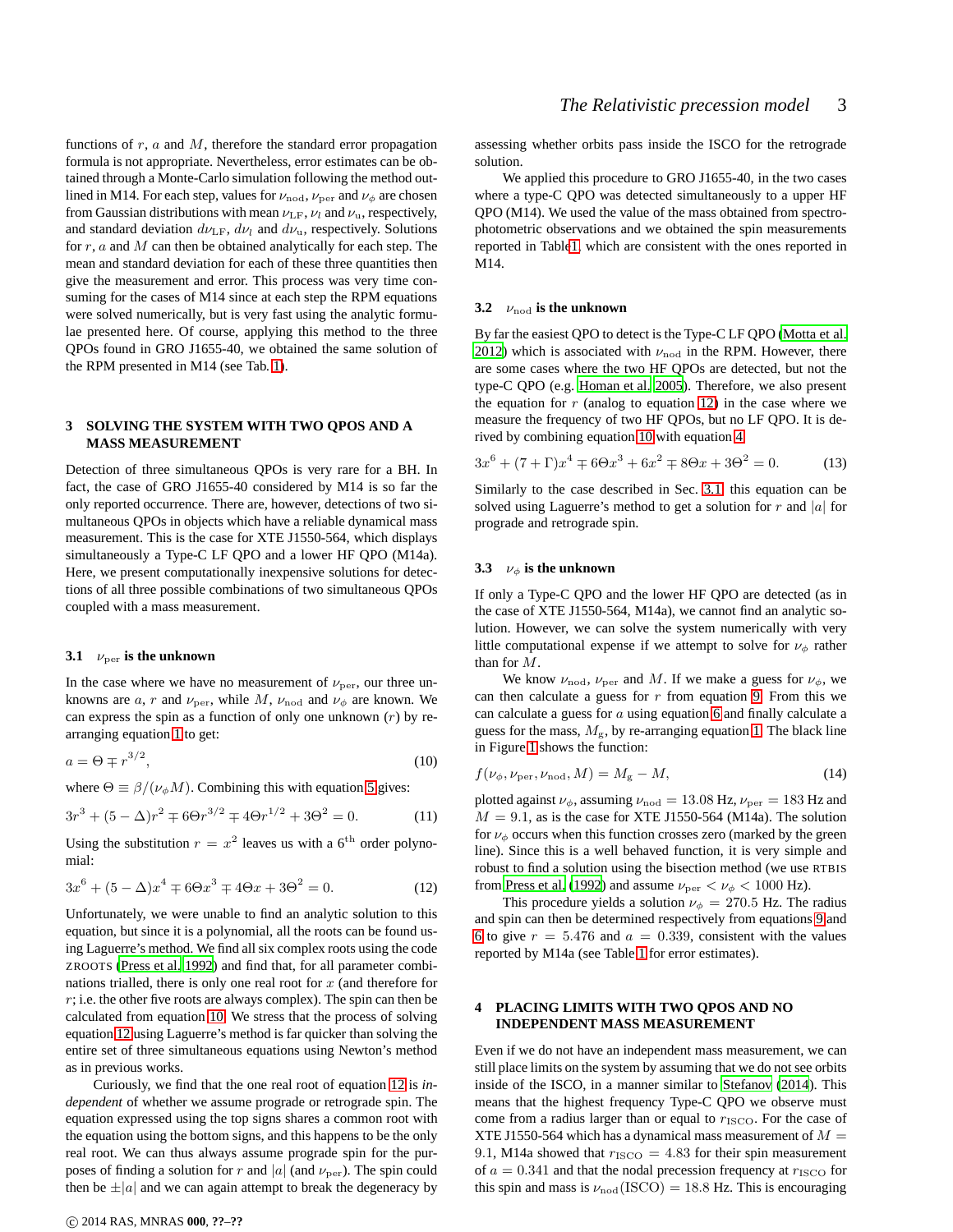

<span id="page-3-0"></span>**Figure 1.** Function  $f(\nu_{\phi}, \nu_{\text{per}}, \nu_{\text{nod}}, M) = M_{g} - M$  for the case of XTE 1550-564 (M14a), when  $\nu_{\text{nod}},$   $\nu_{\text{per}}$  and  $M$  are known. The solution for  $\nu_{\phi}$ corresponds to the point where this function crosses  $M_{\rm g} - M = 0$  (green line). This gives  $\nu_{\phi} = 270.5$  Hz

since the highest frequency Type-C QPO ever observed from this source has a frequency  $\nu_{LF}(max) = 18.04$  Hz. The data are thus consistent with the requirement of the model that  $\nu_{\text{nod}}(\text{ISCO}) \geq$  $\nu_{LF}(max)$ .

We can use this reasoning to place limits on the system *without* an independent mass measurement. Let us consider the case of XTE J1550-564, but say we do not have a mass measurement. We have a simultaneous measurement of  $\nu_{\text{nod}}$  and  $\nu_{\text{per}}$  and we also have a measurement of  $\nu_{LF}(max)$ . We can apply the same trick as in section [3.3:](#page-2-3) we make a guess for  $\nu_{\phi}$  and from that calculate guesses for  $r$ ,  $a$  and  $M$  using equations [9,](#page-1-4) [6](#page-1-2) and [1.](#page-1-0) From this, we can calculate a guess for  $r_{\text{ISCO}}$  and finally a guess for  $\nu_{\text{nod}}(\text{ISCO})$ . In Figure [2,](#page-3-1) we plot the function:

$$
f(\nu_{\phi}, \nu_{\text{per}}, \nu_{\text{nod}}, \nu_{\text{LF}}(\text{max})) = \nu_{\text{nod}}(\text{ISCO}) - \nu_{\text{LF}}(\text{max}), \quad (15)
$$

against  $\nu_{\phi}$ . We can find a lower limit on  $\nu_{\phi}$  by determining where this function crosses zero (again, we use the bisection method). For XTE J1550-564, we find  $\nu_{\phi} \ge 263$  Hz. From this, we can use the equations in section [2](#page-1-5) to find  $r \ge 5.39$ ,  $a \le 0.341$  and  $M \le 9.56$ (see Tab. [1\)](#page-7-0). Since the *RXTE* monitoring of these sources was very comprehensive, it is likely that we should be able to find a Type-C QPO with  $\nu_{LF}(\text{max}) \approx \nu_{\text{nod}}(\text{ISCO})$ , providing a very good estimate for the system parameters. We see that the upper limit on the mass of XTE J1550-564 obtained from this method is very close to the dynamical measurement of  $M = 9.1$  [\(Orosz et al.](#page-5-15) [2011](#page-5-15)).

#### **4.1 The case of H1743-322**

It is easy to see that this procedure will work when  $\nu_{\text{nod}}$  is the unknown instead of  $\nu_{\phi}$ , as is the case for an observation of H1743-322 [\(Homan et al. 2005](#page-4-14)). We note that this is unusual, since the Type-C QPO is far easier to detect than the HF QPOs but, evidently, not impossible. In this case, the HF QPOs have frequencies  $\nu_{\phi} =$ 204 Hz and  $\nu_{\rm per} = 165$  Hz, plus the highest detected Type-C QPO



<span id="page-3-1"></span>**Figure 2.** Function  $f(\nu_{\phi}, \nu_{\text{per}}, \nu_{\text{nod}}, \nu_{\text{LF}}(\text{max})) = \nu_{\text{nod}}(\text{ISCO})$  –  $\nu_{\rm LF}({\rm max})$  for the case of XTE J1550-564, when only  $\nu_{\rm nod}$  and  $\nu_{\rm per}$  are known. The intersection between the black line and the green line (that marks  $\nu_{\text{nod}}(\text{ISCO}) - \nu_{\text{LF}}(\text{max}) = 0$  corresponds to the lower limit on  $\nu_{\phi}$  ( $\nu_{\phi} \geqslant 263$  Hz.

frequency is  $\nu$ <sub>LF</sub>(max) = 9.44 Hz (see Table [1\)](#page-7-0). We can calculate limits on  $M$ ,  $a$  and  $r$  by making guesses for  $M$ . For each  $M$  trial value, we calculate the corresponding  $r$  by solving equation [13](#page-2-4) and use this to calculate a from equation [10.](#page-2-0) From this, the ISCO can be calculated and, finally, the nodal frequency at the ISCO. In Figure [3,](#page-4-15) we plot the resulting function  $f = \nu_{\text{nod}}(\text{ISCO}) - \nu_{\text{LF}}(\text{max})$ against the trial value of  $M$ . Since this function must be positive if there are to be no orbits inside the ISCO, the mass must be to the right of the dotted line. Again using a bisection search, we obtain the limits  $M \ge 9.29$ ,  $a \ge 0.21$  and  $r \le 5.89$ .

In the final case where  $\nu_{\text{per}}$  is the unknown frequency, limits can be placed by calculating the same function with trial values of  $\nu_{\text{per}}$  and finding its root.

### **5 DISCUSSION & CONCLUSIONS**

We have presented analytic / inexpensive numerical solutions to the RPM equations. This paper is primarily intended as a 'cookbook' for measuring mass and spin using the RPM and, to that end, we have written a user friendly FORTRAN code which finds solutions, with error estimates, for any of the cases mentioned here. Any interested readers wishing to use this code are encouraged to contact us.

For the case when three simultaneous QPOs are observed, we have found analytical solutions to derive the mass and spin of the black hole. For the case when only two QPOs are detected simultaneously, a dynamical mass measurement can be combined with the QPO frequencies to provide a spin measurement. Even when no dynamical mass measurement exists, we can still place limits on the spin of the black hole by requiring that the highest Type-C QPO frequency ever observed from the source must come from an orbit larger than or coincident to the ISCO.

We note that, in principle, we could also solve for mass with two simultaneously detected QPOs and a measurement of spin via spectroscopic methods (i.e. fitting the disk spectrum or iron line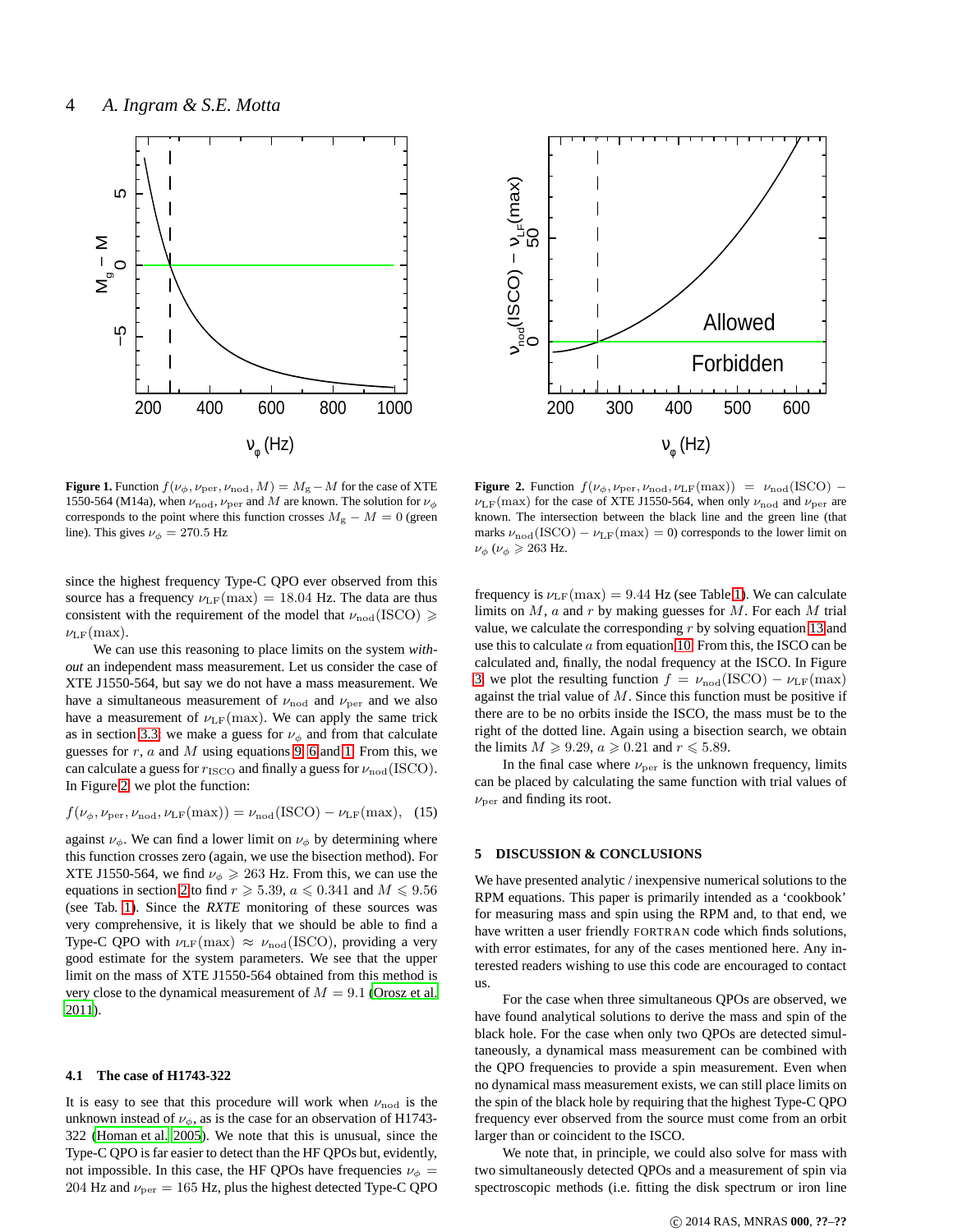

<span id="page-4-23"></span><span id="page-4-15"></span>**Figure 3.** Function  $f(\nu_{\phi}, \nu_{\text{per}}, \nu_{\text{nod}}, \nu_{\text{LF}}(\text{max})) = \nu_{\text{nod}}(\text{ISCO})$  –  $\nu_{\rm LF}$ (max) for the case of H 1743-322, when only  $\nu_{\phi}$  and  $\nu_{\rm per}$  are known. The intersection between the black line and the green line (that marks  $\nu_{\text{nod}}(\text{ISCO}) - \nu_{\text{LF}}(\text{max}) = 0$  corresponds to the lower limit on M  $(M \ge 9.29)$ .

profile; [Kolehmainen & Done 2010;](#page-5-16) [Fabian et al. 2012](#page-4-16)). However, the large uncertainties associated with the spin, particularly after comparison between the disk and iron line estimates, limit the usefulness of this exercise.

We note that the RPM simply considers test mass orbits in the Kerr metric. Further theoretical framework is required to understand exactly how these frequencies will modulate the X-ray flux from an accretion flow, which comprises an optically thick, geometrically thin accretion disk (e.g. [Shakura & Sunyaev 1973\)](#page-5-17) and some optically thin electron cloud emitting a Comptonised power law spectrum [\(Thorne & Price 1975](#page-5-18)). The LF QPO model of [Ingram et al.](#page-4-17) [\(2009](#page-4-17)) considers a truncated disk / inner hot flow geometry in which nodal precession of the entire inner flow results from the frame dragging effect. This naturally explains how the precession frequency modulates the X-ray flux [\(Ingram & Done 2012;](#page-4-18) [Veledina et al. 2013](#page-5-19)) and how a coherent LF QPO can be observed even when the inner flow is thought to be rather extended. The HF QPOs, on the other hand, are only observed with high frequencies, when the disk truncation radius is thought to be close to the ISCO. We do, however, see broad power spectral features with characteristic frequencies that co-evolve with the LF QPO frequency and apear to eventually evolve into HF QPOs [\(Psaltis et al. 1999](#page-5-20)). M14 and M14a used their spin and mass constraints for GRO 1655-40 and XTE J1550-564 respectively to demonstrate that this co-evolution is roughly consistent with the high frequency features peaking at  $\nu_{\text{per}}$  and  $\nu_{\phi}$  and the LF QPO peaking at  $\nu_{\text{nod}}$ , all for a moving radius.

Thus, perhaps the periastron precession and orbital frequencies modulate the X-ray flux through randomly occurring anisotropies in the inner accretion flow (see e.g. [Wellons et](#page-5-21) al. [2014](#page-5-21); [Schnittman et al. 2006](#page-5-9)). [Bakala et al. \(2014\)](#page-4-19) demonstrate that HF QPOs at the epicyclic frequencies are seen from Xray emitting blobs orbiting a BH, resulting mainly from variable Doppler effects. When the inner flow is extended (and assuming that modulations from different radii are not correlated; see e.g. [Ingram & van der Klis 2013\)](#page-4-20), there will be modulations at a large range of frequencies, resulting in broad power spectral features. When the truncation radius is close to the ISCO, this picture converges to the RPM in which the anisotropies only occur for a thin ring, and so we see QPOs at three frequencies. We will develop a formalism for this model in a future paper in order to test it against the observed co-evolution of the broad high frequency features and the LF QPO.

For the simultaneously detected QPOs considered here, there are two objects for which we are able to make multiple spin measurements. For GRO 1655-40, we obtain 3 spin estimates which are all consistent with one another. For XTE J1550-564, we obtain an upper limit of  $a \leq 0.341$ , consistent with the measurement of  $a = 0.339 \pm 0.007$  presented here and in M14a. This is encouraging, and we note that the *Large Observatory For x-ray Timing* (*LOFT*; [Feroci & LOFT Consortium 2011](#page-4-21)), should it fly, will detect many more triplets of HF QPOs to test the RPM more thoroughly.

### <span id="page-4-22"></span>**ACKNOWLEDGMENTS**

AI and SEM acknowledge the Observatory of Rome for hospitality. SEM acknowledges support from the ESA research fellowship program.

#### **REFERENCES**

- <span id="page-4-3"></span>Abramowicz M. A., Kluźniak W., 2001, A&A, 374, L19
- <span id="page-4-10"></span>Altamirano D., Ingram A., van der Klis M., Wijnands R., Linares M., Homan J., 2012, ApJ, 759, L20
- <span id="page-4-19"></span>Bakala P., Török G., Karas V., Dovčiak M., Wildner M., Wzientek D., Šrámková E., Abramowicz M., Goluchová K., Mazur G. P., Vincent F. H., 2014, MNRAS, 439, 1933
- <span id="page-4-12"></span>Bambi C., Malafarina D., Tsukamoto N., 2014, ArXiv e-prints
- <span id="page-4-13"></span>Bardeen J. M., Press W. H., Teukolsky S. A., 1972, ApJ, 178, 347
- <span id="page-4-11"></span>Beer M. E., Podsiadlowski P., 2002, MNRAS, 331, 351
- <span id="page-4-2"></span>Belloni T. M., Motta S. E., Muñoz-Darias T., 2011, Bulletin of the Astronomical Society of India, 39, 409
- <span id="page-4-5"></span>Cabanac C., Henri G., Petrucci P.-O., Malzac J., Ferreira J., Belloni T. M., 2010, MNRAS, 404, 738
- <span id="page-4-1"></span>Casella P., Belloni T., Stella L., 2005, ApJ, 629, 403
- <span id="page-4-16"></span>Fabian A. C., Wilkins D. R., Miller J. M., Reis R. C., Reynolds C. S., Cackett E. M., Nowak M. A., Pooley G. G., Pottschmidt K., Sanders J. S., Ross R. R., Wilms J., 2012, MNRAS, 424, 217
- <span id="page-4-21"></span>Feroci M., LOFT Consortium t., 2011, ArXiv e-prints
- <span id="page-4-6"></span>Fragile P. C., Miller W. A., Vandernoot E., 2005, ApJ, 635, 157
- <span id="page-4-0"></span>Gierliński M., Middleton M., Ward M., Done C., 2008, Nature, 455, 369
- <span id="page-4-14"></span>Homan J., Buxton M., Markoff S., Bailyn C. D., Nespoli E., Belloni T., 2005, ApJ, 624, 295
- <span id="page-4-7"></span>Homan J., Wijnands R., Kong A., Miller J. M., Rossi S., Belloni T., Lewin W. H. G., 2006, MNRAS, 366, 235
- <span id="page-4-9"></span>Ingram A., Done C., 2010, MNRAS, 405, 2447
- <span id="page-4-8"></span>Ingram A., Done C., 2011, MNRAS, 415, 2323
- <span id="page-4-18"></span>Ingram A., Done C., 2012, MNRAS, 427, 934
- <span id="page-4-17"></span>Ingram A., Done C., Fragile P. C., 2009, MNRAS, 397, L101
- <span id="page-4-20"></span>Ingram A., van der Klis M. v. d., 2013, MNRAS, 434, 1476
- <span id="page-4-4"></span>Kluzniak W., Abramowicz M. A., 2001, ArXiv Astrophysics eprints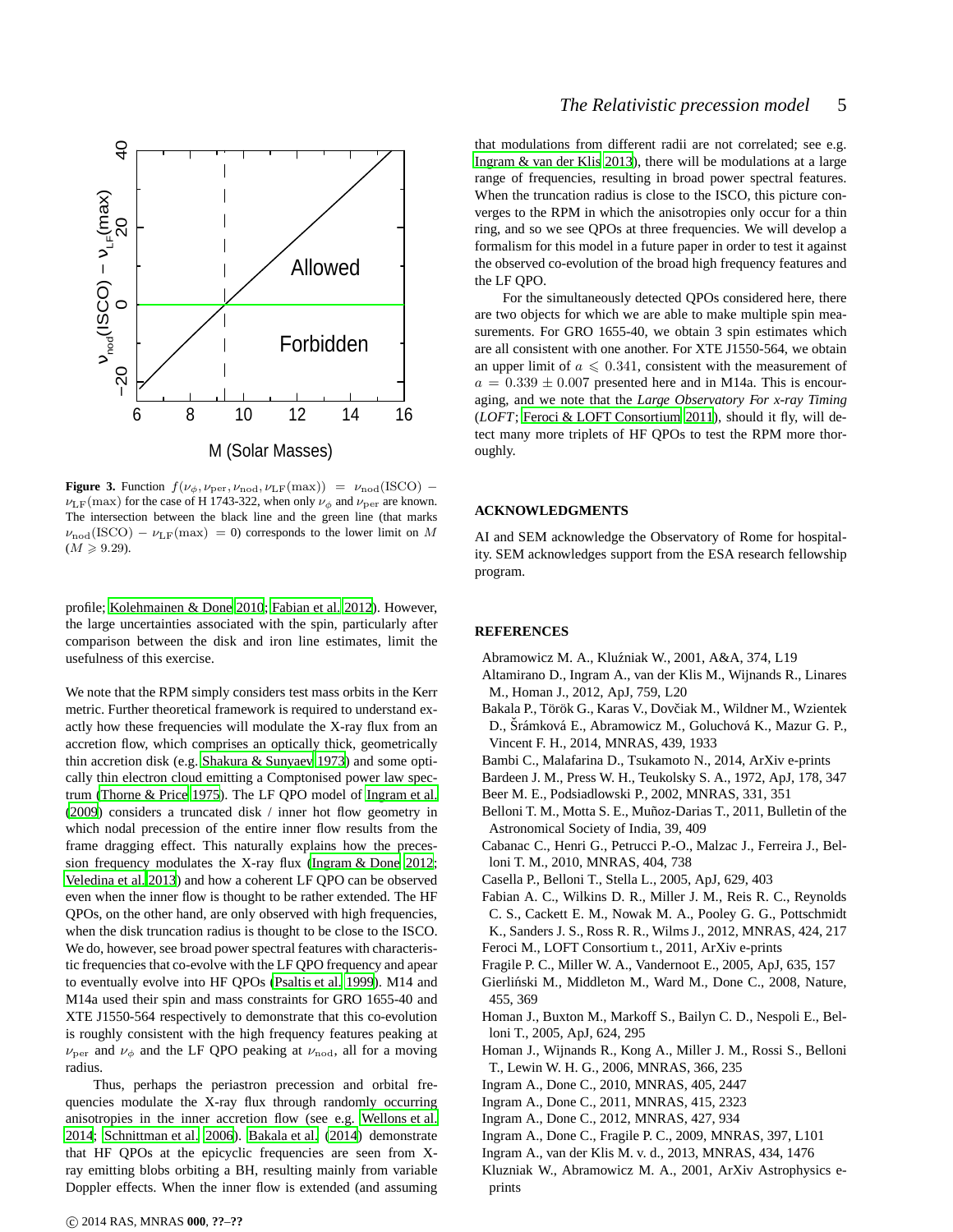## 6 *A. Ingram & S.E. Motta*

- <span id="page-5-24"></span><span id="page-5-23"></span><span id="page-5-22"></span><span id="page-5-16"></span>Kolehmainen M., Done C., 2010, MNRAS, 406, 2206
- <span id="page-5-3"></span>Lamb F. K., Miller M. C., 2001, ApJ, 554, 1210
- <span id="page-5-13"></span>Merloni A., Vietri M., Stella L., Bini D., 1999, MNRAS, 304, 155
- <span id="page-5-2"></span>Motta S., Homan J., Muñoz Darias T., Casella P., Belloni T. M., Hiemstra B., Méndez M., 2012, MNRAS, 427, 595
- Motta S. E., Belloni T. M., Stella L., Muñoz-Darias T., Fender R., 2014, MNRAS, 437, 2554
- Motta S. E., Muñoz-Darias T., Sanna A., Fender R., Belloni T., Stella L., 2014, MNRAS
- <span id="page-5-15"></span>Orosz J. A., Steiner J. F., McClintock J. E., Torres M. A. P., Remillard R. A., Bailyn C. D., Miller J. M., 2011, ApJ, 730, 75
- <span id="page-5-14"></span>Press W. H., Teukolsky S. A., Vetterling W. T., Flannery B. P., 1992, Numerical recipes in FORTRAN. The art of scientific computing. Cambridge: University Press, —c1992, 2nd ed.
- <span id="page-5-20"></span>Psaltis D., Belloni T., van der Klis M., 1999, ApJ, 520, 262
- <span id="page-5-9"></span>Schnittman J. D., Homan J., Miller J. M., 2006, ApJ, 642, 420
- <span id="page-5-17"></span>Shakura N. I., Sunyaev R. A., 1973, A&A, 24, 337
- <span id="page-5-12"></span>Stefanov I. Z., 2014, ArXiv e-prints
- <span id="page-5-8"></span>Stella L., Vietri M., 1998, ApJ, 492, L59+
- <span id="page-5-11"></span>Stella L., Vietri M., 1999, Physical Review Letters, 82, 17
- <span id="page-5-10"></span>Stella L., Vietri M., Morsink S. M., 1999, ApJ, 524, L63
- <span id="page-5-0"></span>Strohmayer T. E., Markwardt C. B., Swank J. H., in't Zand J., 2003, ApJ, 596, L67
- <span id="page-5-5"></span>Tagger M., Pellat R., 1999, A&A, 349, 1003
- <span id="page-5-18"></span>Thorne K. S., Price R. H., 1975, ApJ, 195, L101
- <span id="page-5-6"></span>Titarchuk L., Osherovich V., 1999, ApJ, 518, L95
- <span id="page-5-4"></span>van der Klis M., 1996, in van Paradijs J., van den Heuvel E. P. J., Kuulkers E., eds, Compact Stars in Binaries Vol. 165 of IAU Symposium, Low-Mass X-ray Binaries - Recent Developments. p. 301
- <span id="page-5-19"></span>Veledina A., Poutanen J., Ingram A., 2013, ApJ, 778, 165
- <span id="page-5-7"></span>Wagoner R. V., Silbergleit A. S., Ortega-Rodríguez M., 2001, ApJ, 559, L25
- <span id="page-5-21"></span>Wellons S., Zhu Y., Psaltis D., Narayan R., McClintock J. E., 2014, ApJ, 785, 142
- <span id="page-5-1"></span>Wijnands R., Homan J., van der Klis M., 1999, ApJ, 526, L33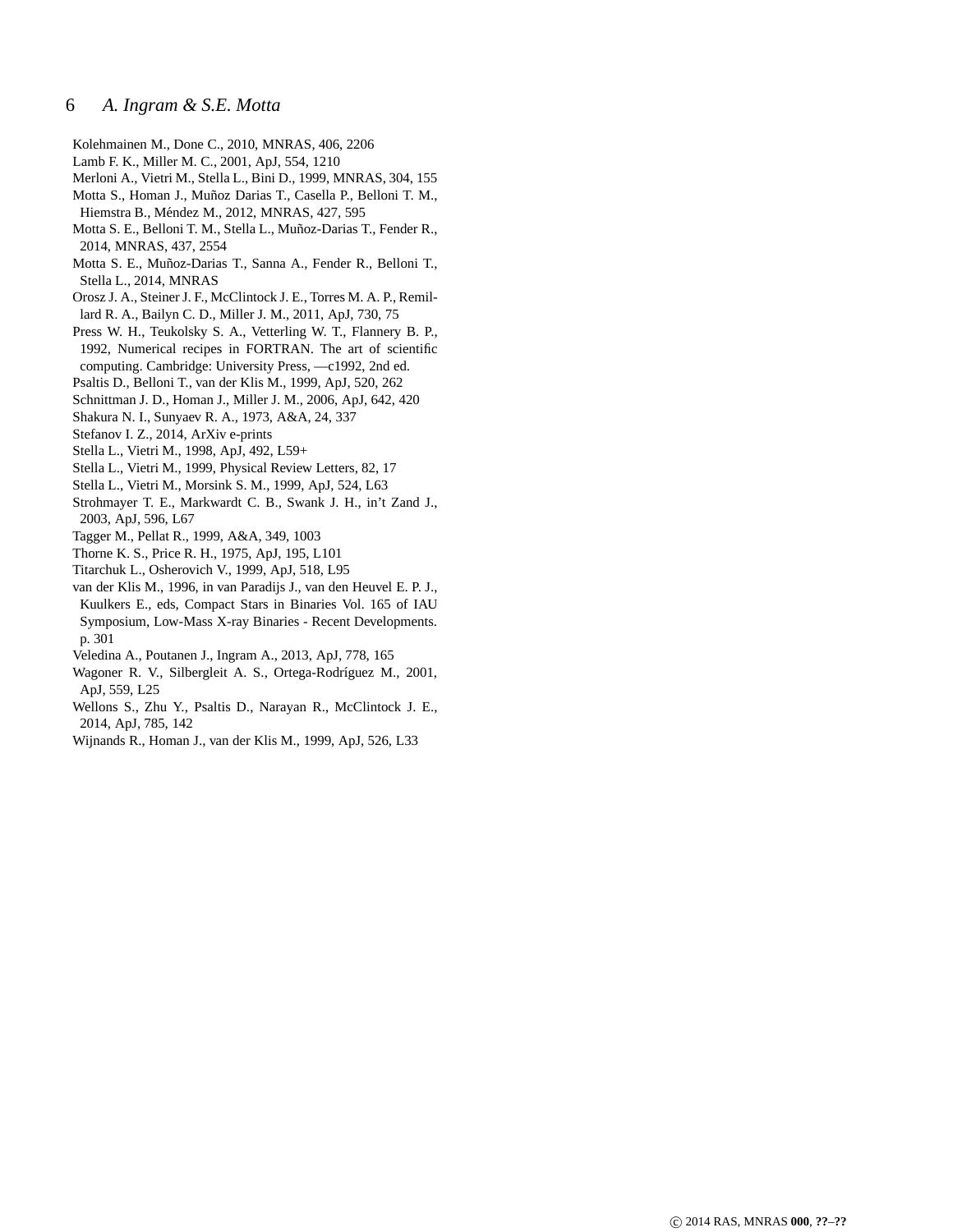## *The Relativistic precession model* 7